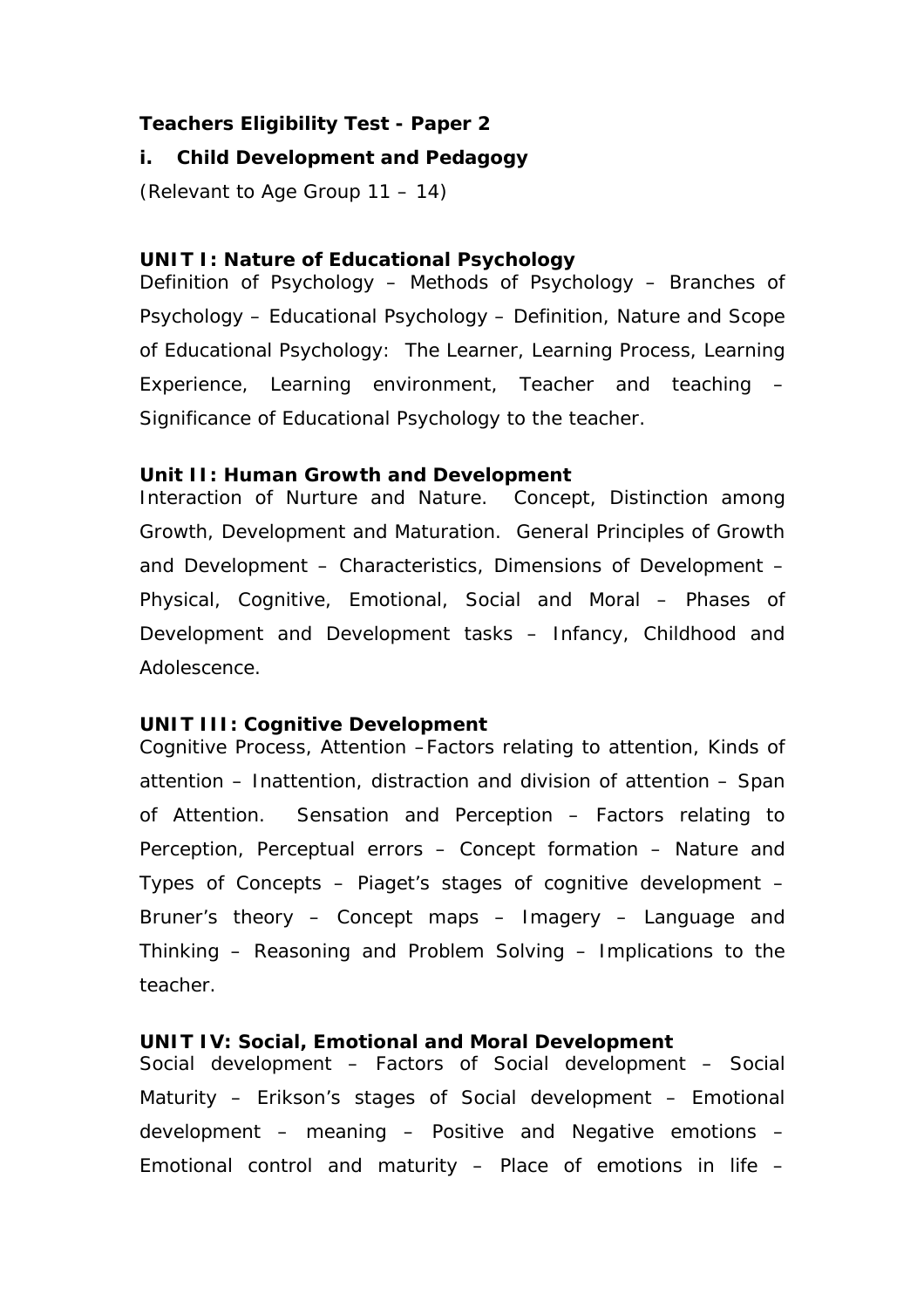Significance of Emotional Intelligence – Moral development – Kohlberg's stages of Moral development.

#### **UNIT V: Learning**

Nature and importance of learning –Individual differences in learning – Learning Curves – Factors influencing the learning – theories of learning – Conditioning : Classical and Operant (Pavlov, Skinner), Trial and Error (Thorndike), Learning by Insight (Kohler) – Transfer of Learning – Learning by Imitation – Levels of Learning: Gagne – Remembering and Forgetting : Curve of forgetting.

## **UNIT VI: Intelligence and Creativity**

Nature of Intelligence – Distribution of Intelligence – Theories of Intelligence: Single, Two factor and Multifactor theories, Guilford's structure of the Intellect, Gardner's Multiple Intelligence Theory – Constancy of IQ – Assessment of Intelligence – Users of Intelligence tests.

The Process of Creativity- Creativity and Intelligence – Identification and promotion of Creativity – Thinking: Convergent and Divergent thinking.

## **UNIT VII: Motivation and Group Dynamics**

Motivation and Learning – Kinds of Motives – Theories of Motivation: Maslow's hierarchy of needs – Role of Rewards and Punishments – Level of Aspiration – Achievement Motivation: Techniques of Developing Achievement motivation – Motivation in the classroom context

Competition and Co-operation – Leadership Traits – Leadership Styles and Classroom Climate.

## **UNIT VIII: Personality and Assessment**

Meaning and Definitions of Personality – Major Determinants of Personality – Theories of Personality – Type, Trait, Type and Trait, Psychoanalytic – Assessment of Personality: Projective and Non projective Techniques – Aptitude – concept, types and